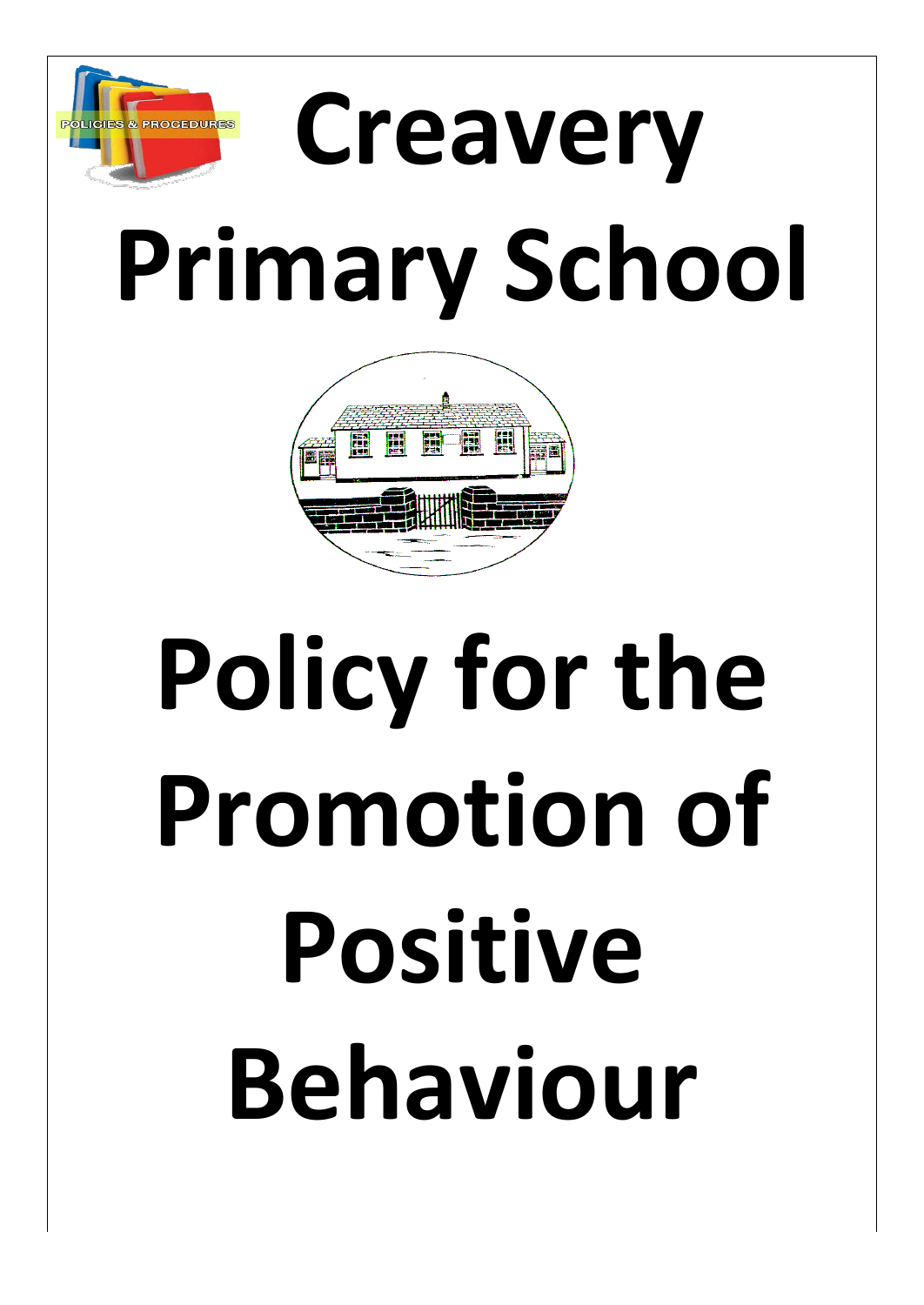**CREAVERY PRIMARY SCHOOL**

# ETHOS STATEMENT

*(Written collaboratively by the staff)*

*As a school family, in partnership with ancillary staff, parents and the wider community, we aim to provide;*

- ➢ **a stimulating and caring environment where each child is valued as a unique individual**
- ➢ **an orderly yet relaxed atmosphere in which all of our pupils can reach their full academic potential**
- ➢ **nurturing of the personal and social skills, values and attitudes which will enable children to make a valuable contribution to the society in which they live**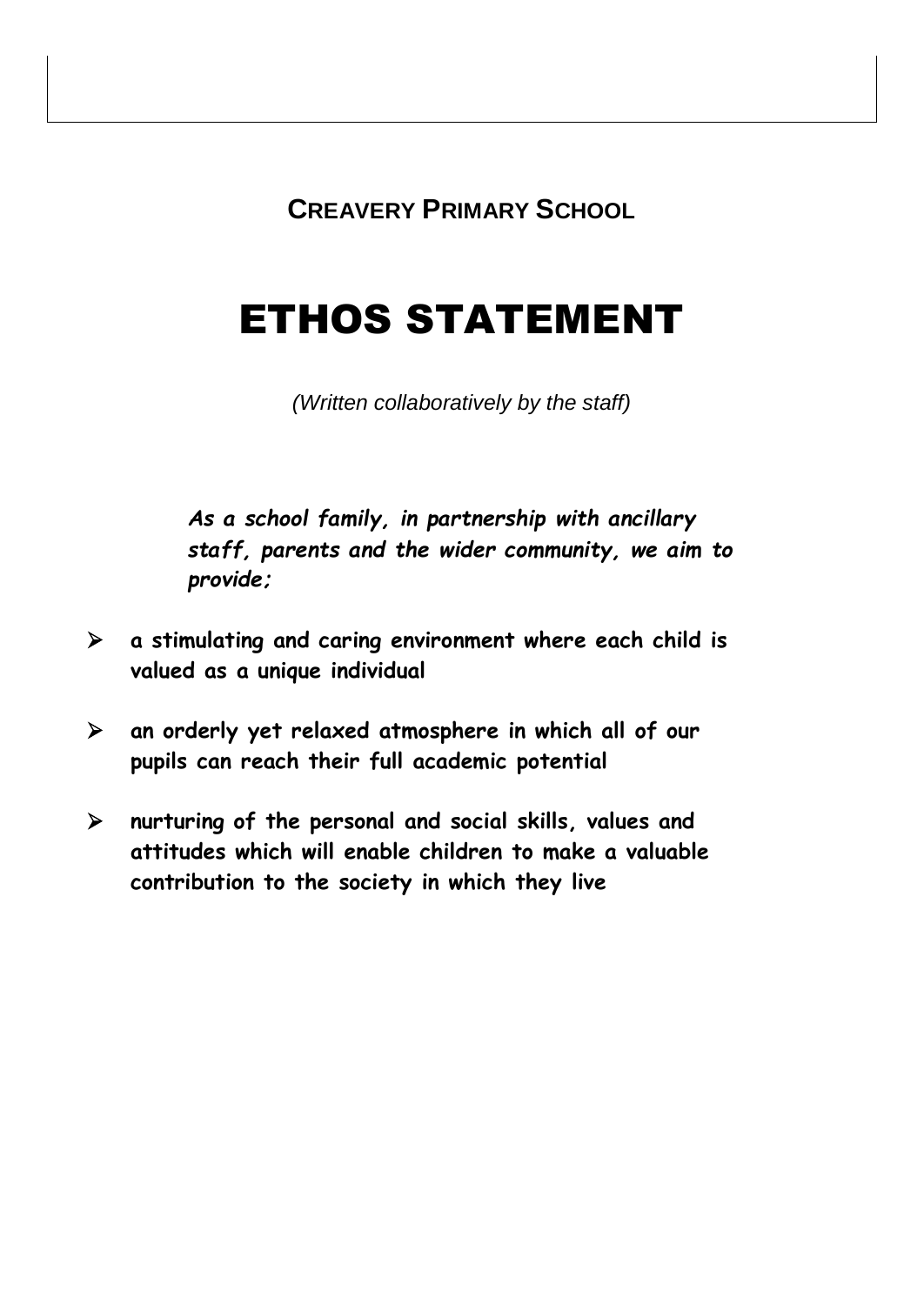# INTRODUCTION

'Promoting and sustaining good Behaviour' is one of six strands of the Government's recent School Improvement Programme. In the associated DENI document it is stressed that:

> *'The creation and maintenance of an orderly working environment is a pre-requisite to effective learning and teaching. Pupil behaviour is therefore, in a very real sense, a school improvement matter…'*

Any statement of school policy on discipline should be made within the context of clearly defined aims. Our aims are:

- To develop whole-school behaviour policy supported and followed by all those within the school community and which is based on shared values
- To create, by applying positive policies, a caring family atmosphere in which teaching and learning can take place in a safe environment
- To teach, through the school curriculum, values and attitudes as well as knowledge and skills. This will help to promote responsible behaviour and to encourage in children respect for themselves, for others and for property
- To encourage good behaviour rather than to simply punish bad behaviour
- To treat problems, when they occur, in a caring and sympathetic manner

### SECTION 1. GENERAL CONSIDERATIONS

- **1)** The central thrust of the Children Order is that the welfare of the child must be our paramount consideration. As well as our statutory responsibilities in relation to pupils' learning, Creavery Primary School recognises its pastoral responsibility towards its pupils and the right of those pupils to be protected from harm.
- **2)** In the context of the school, good behaviour is conduct which assists the school to carry out its function, namely the full development of the potential of all its pupils. Bad behaviour is conduct that prevents this, either when an individual hinders his/her own development or when unacceptable conduct disrupts the development of others.
- **3)** The attitude of all staff is of great importance. It is they who, in the end, determine the environment in which staff/pupil relationships can develop. A teacher's influence depends upon attitude, character, example, teaching skills and the rapport that has been established with pupils.
- **4)** Lack of understanding and lack of progress are reasons why some pupils misbehave. It follows that the provision of an appropriate curriculum, the use of motivational teaching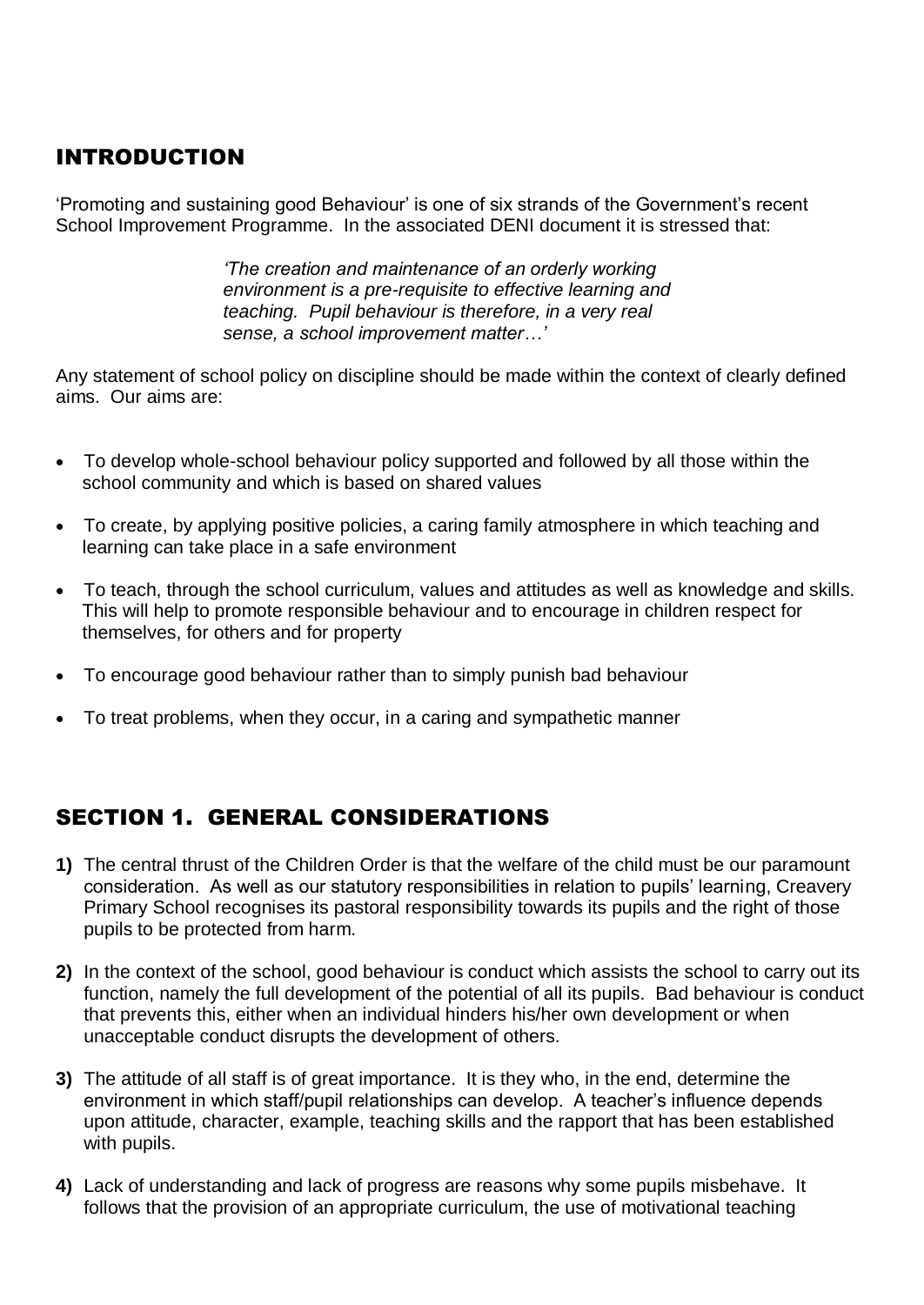methods and the involvement of all pupils are important ingredients of a successful school discipline policy.

- **5)** Pupils are more likely to accept a school's code of behaviour if it is clearly understood and consistently applied. Accordingly, acceptance and implementation of the school's policies by all staff are important.
- **6)** Prevention is always better than cure. It is therefore important for pupils to know that they are under supervision. The presence of staff on duty, or of the teacher in the classroom **before** the lesson is due to begin, is a more effective way of promoting good behaviour than the punishment of those caught misbehaving when left to their own devices.
- **7)** Poor behaviour often stems from personal problems or difficulties. It is important, therefore, to look for reasons for bad behaviour. The aim of pastoral support should be to prevent poor behaviour rather than simply to act on it.
- **8)** In all disciplinary actions it is essential that the pupil understands that it is the **behaviour**, not the **pupil** as a person, that is unacceptable.

There are certain principles, which underpin any plan to promote and sustain good behaviour:

- Pupils have a **right** to receive their education in an environment which is positive, safe and secure
- Teachers have a **right** to receive timely and appropriate support in their efforts to promote good behaviour
- Parents have a **right** to be kept informed about the school's discipline policy and the procedures by which they can approach the school to discuss any matters of concern

To each of the **rights** above there is a counter-balancing **responsibility**:

- Pupils have a **responsibility** to respect their school, teachers and fellow-pupils and to accept the school's discipline policy
- Teachers have a **responsibility** to develop an ethos in their classroom which values all pupils and to make appropriate use of strategies which promote, recognise and reward positive behaviour
- Parents have a **responsibility** to demonstrate to their children that they are in support of the school, to accept the school's discipline policy and to co-operate with the school in its implementation.

# SECTION 2. GOOD BEHAVIOUR/DISCIPLINE PROCEDURES

Whilst if is desirable to be seen to treat all children/incidents in a consistent manner, our duty of care to the children and our professional experience dictates that we take account of domestic, physical, emotional or other factors known to us which may affect an individual child's actions

*The following 3 steps are as much a procedure for the recognition/reinforcement of good behaviour and achievement as they are an attempt at modifying undesirable behaviour and attitude. They are also a means of assisting individual teachers and the school in maintaining an accurate and up-to-date record of*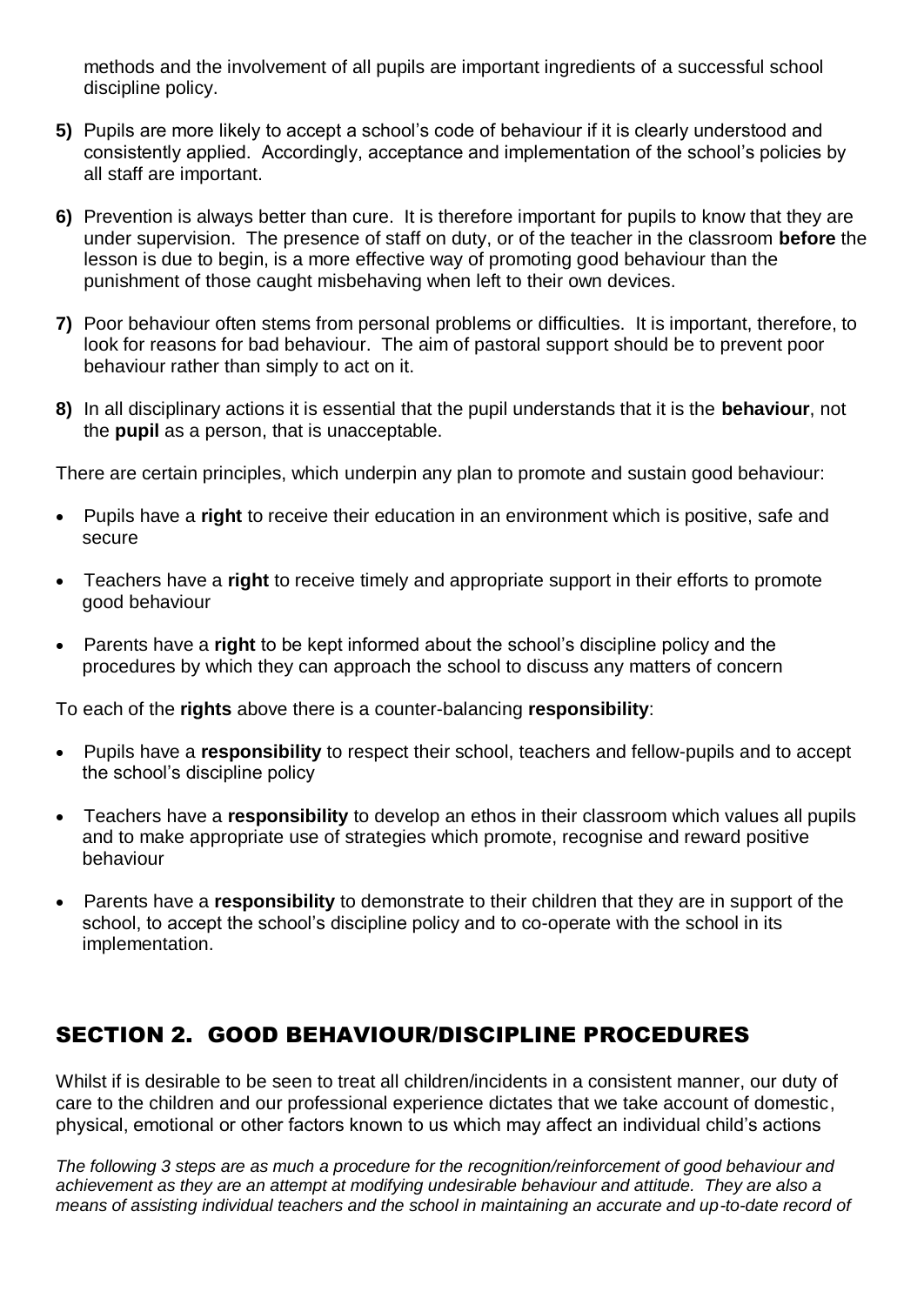*discipline problems and the steps taken by the school to deal with them. It may be necessary in certain circumstances to proceed directly to the latter stages of the disciplinary procedure*

#### **Step 1**

The initial responsibility for either rewarding or recognising good behaviour or achievement or explaining why certain behaviour is unacceptable lies with the class teacher. Often an informal chat with the parent can resolve any problems before they become more serious. It is important to praise **the child** for good behaviour but in the case of what is unacceptable, **the behaviour not the child** is criticised. Particular incidents/examples of repeated unacceptable behaviour should be noted factually along with any sanction(s) used so as to retain evidence before progressing to Step 2.

#### **Step 2**

If the class teacher feels that the child has continued to produce excellent work (for the child) or achieved something special, they should be sent to another teacher, possibly the other teacher in the year-group or one who has previously taught the child. Repeated examples of excellent work/conduct or poor work/misconduct should be referred to the Vice-Principal (infant block) or the Principal (junior school). Once again it is at the discretion of the Principal or Vice-Principal as to whether a 'quiet word' with the child might be enough to encourage them to think about the consequences of their behaviour. Communication with parents at this stage is at the discretion of the individual teacher. The Principal should see any communication to parents about unacceptable behaviour before it is sent and a copy should be retained for him.

#### **Step 3**

At this stage the child should be sent to the Principal, who will decide if the child's parent(s) need to be brought in to discuss the behavioural problem and the options available to deal with it. In exceptional circumstances and after consultation with the NEELB Strategic Behaviour Support Team, a child may be suspended from school for a period of time. The Board of Governors also requires to be informed.

# SECTION 3. SUGGESTED SANCTIONS

The following is a list of **suggested** sanctions to be used in dealing with unacceptable behaviour. They are not listed in any particular order of severity.

#### **1. At the Discretion of the Class Teacher**

- Immediate checking of misbehaviour. It is important to indicate disapproval
- Minor penalty, where possible relevant to the offence, such as picking up litter for those who drop it
- Repeated or extra work, when the child is clearly working well below their potential
- Extra work to be sent home for completion which helps the child to think through the consequences of their behaviour and its effect on others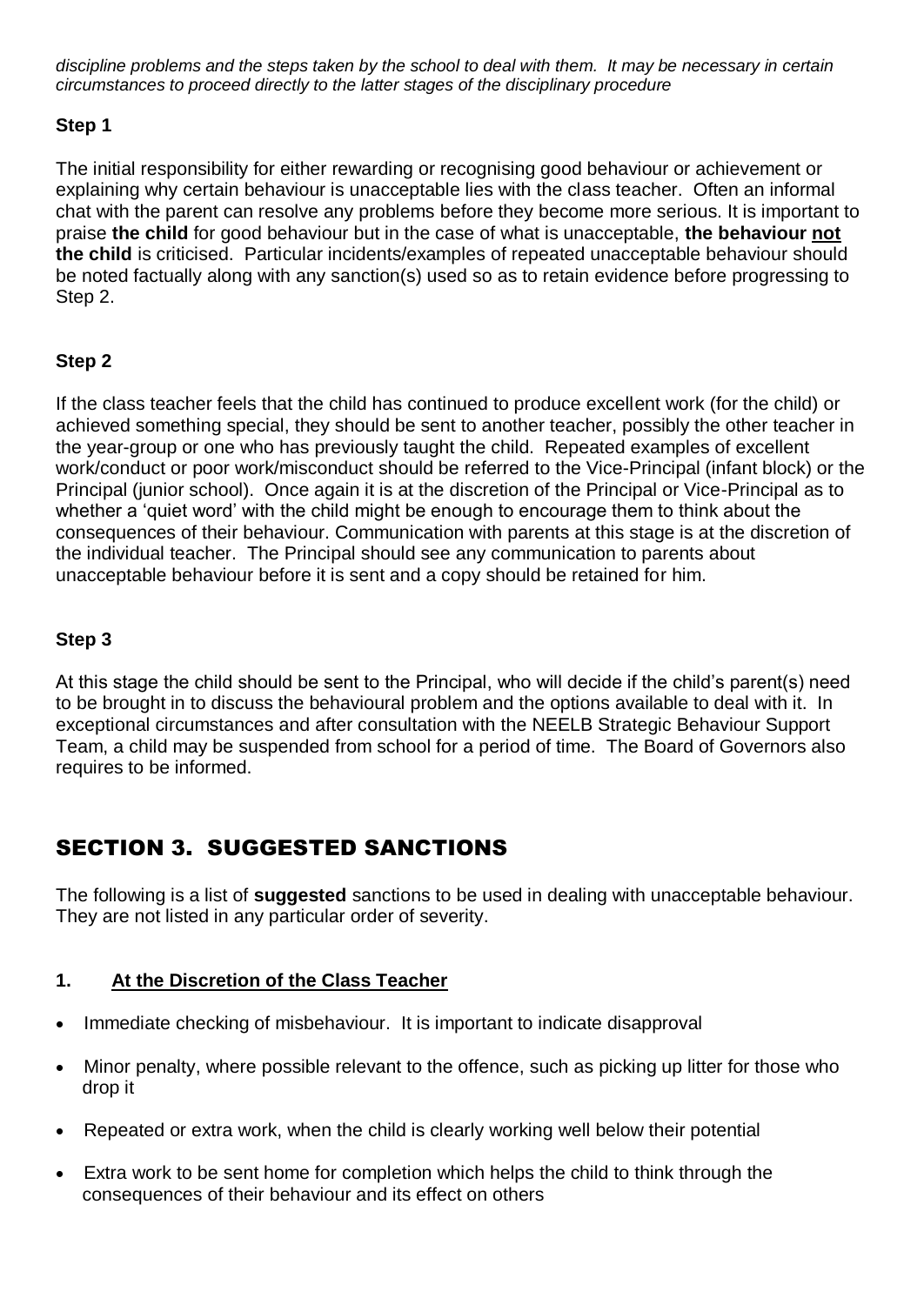- Asking a child to complete unfinished work during the playground element of lunchtime (once their meal has been taken), either in the classroom (supervised by the teacher, or in Rooms 5 or 15 (supervised by the Principal)
- A meeting with parents. This may sometimes shed light on reasons for uncharacteristic unacceptable behaviour at an early stage as well as providing joint/consistent action between home and school

#### **2. At the Discretion of the Principal**

- Loss of privilege e.g. membership of school team or attendance at school activity or visit
- Restitution or repair of wilful damage to school or other person's property
- 'Community Service' e.g. removal of graffiti
- Asking children giving different versions of a dispute to write an account of the events and their actions
- Letter of explanation / apology to another member of the class or the whole class or the other adult concerned
- A meeting with parents. This may sometimes shed light on reasons for uncharacteristic unacceptable behaviour at an early stage as well as providing joint/consistent action between home and school
- Teachers of early year's pupils may apply sanctions which are deemed more appropriate to younger children

#### SECTION 4. SUGGESTIONS FOR GOOD PRACTICE and SITUATIONS TO AVOID

- Teachers should establish class routines at the start of the year which promote good behaviour and avoid misunderstanding
- Classes must not be left unattended at any time. It is important that children are aware of the teacher's presence at the start of each session
- We must not physically abuse children at any time
- We should avoid shouting at or treating a child in such a way that it may be construed as verbal abuse or humiliating and degrading behaviour
- We cannot legally exclude children from particular areas of the curriculum as a sanction

This policy will be kept under continual review to take account of changes in statutory obligation, observation of examples of good and bad behaviour and the fact that schools are subject to continual internal and external change

It is recognised that, while the above policy and suggestions relate to approximately 90% of children within the education system, a further 10% exhibit behavioural difficulties related to